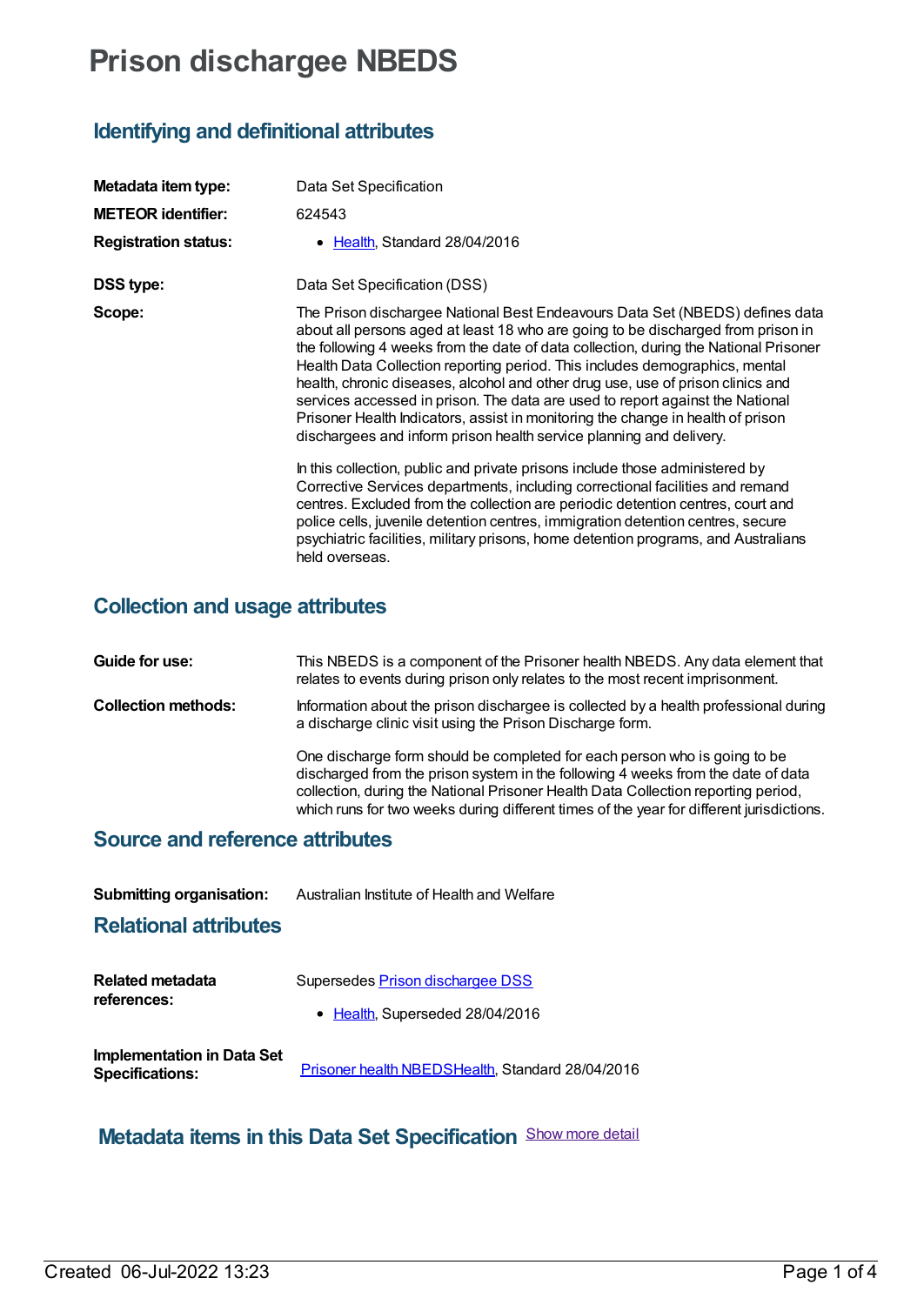| Seq<br>No.     | Metadata item                                                                                                        | <b>Obligation Max</b> | <b>OCCUIS</b>  |
|----------------|----------------------------------------------------------------------------------------------------------------------|-----------------------|----------------|
| 1              | Prison-organisation identifier, NNN                                                                                  | Mandatory             | 1              |
| $\overline{2}$ | Establishment-Australian state/territory identifier, code N                                                          | Mandatory             | -1             |
| 3              | Person-person identifier, XXXXXX[X(14)]                                                                              | Mandatory             | $\overline{1}$ |
| 4              | Person-letters of given and family name, text XXXXX                                                                  | Mandatory             | $\overline{1}$ |
| 5              | Prison dischargee-expected date of release, DDMMYYYY                                                                 | Mandatory 1           |                |
| 6              | Person-date of birth, DDMMYYYY                                                                                       | Mandatory             | $\overline{1}$ |
| 7              | Person-age, total years N[NN]                                                                                        | Conditional 1         |                |
| 8              | Person-country of birth, code (SACC 2016) NNNN                                                                       | Mandatory             | $\overline{1}$ |
| 9              | Person—main language other than English spoken at home, code (ASCL 2011)<br><b>NN{NN}</b>                            | Mandatory             | -1             |
| 10             | Person-sex, code N                                                                                                   | Mandatory             | $\overline{1}$ |
| 11             | Person-transgender indicator, prisoner health yes/no/unknown code N                                                  | Mandatory             | -1             |
| 12             | Person-Indigenous status, code N                                                                                     | Mandatory             | $\overline{1}$ |
| 13             | Person-highest year of school completed, code N                                                                      | Mandatory             | -1             |
| 14             | Prison dischargee—length of time imprisoned, code N                                                                  | Mandatory 1           |                |
| 15             | Prison dischargee—first time in prison or juvenile detention indicator, prisoner health<br>yes/no/unknown code N     | Mandatory             | $\overline{1}$ |
| 16             | Prison dischargee—contact with family, friends and/or elders indicator, yes/no code<br>$\overline{\mathbf{N}}$       | Mandatory             | $\overline{1}$ |
| 17             | Prison dischargee—mode of contact with family, friends and/or elders, prisoner<br>mode of contact code N             | Conditional 3         |                |
| 18             | Prison dischargee-parental imprisonment status during childhood indicator,<br>prisoner health yes/no/unknown code N  | Mandatory 1           |                |
| 19             | Prison dischargee-parental imprisonment status during childhood, parent/carer<br>imprisoned code N                   | Conditional 3         |                |
| 20             | <b>Psychological distress cluster</b>                                                                                | Mandatory             | -1             |
| 21             | Person-self-harm indicator, prisoner health yes/no/unknown code N                                                    | Mandatory 2           |                |
| 22             | Person-blow to the head indicator, prisoner health yes/no/unknown code N                                             | Mandatory             | -1             |
| 23             | Person-blow to the head symptoms indicator, prisoner health yes/no/unknown code<br>$\underline{\mathsf{N}}$          | Conditional 1         |                |
| 24             | Person-blow to the head still experiencing symptoms indicator, prisoner health<br>yes/no/unknown code N              | Conditional 1         |                |
| 25             | Person-physical assault indicator, prisoner health yes/no/unknown code N                                             | Mandatory             | $\overline{1}$ |
| 26             | Person-sexual assault indicator, yes/no/wish to not answer/unknown code N                                            | Mandatory             | $\mathbf 1$    |
| 27             | Prison dischargee—accident or injury requiring a doctor or nurse indicator, prisoner<br>health yes/no/unknown code N | Mandatory             | $\overline{1}$ |
| 28             | Person-physical activity change, code N                                                                              | Mandatory             | $\overline{1}$ |
| 29             | Person-weight change, code N                                                                                         | Mandatory             | -1             |
| 30             | Person—intentional weight gain indicator, prisoner health yes/no/unknown code N                                      | Mandatory             | -1             |
| 31             | Prison dischargee—tattoo indicator, prisoner health yes/no/unknown code N                                            | Mandatory             | $\overline{1}$ |
| 32             | Prison dischargee—piercing indicator, prisoner health yes/no/unknown code N                                          | Mandatory             | $\overline{1}$ |
| 33             | Person-substance used illicitly indicator, prisoner health yes/no/unknown code N                                     | Mandatory             | $\overline{2}$ |
| 34             | Person-injecting drug use indicator, prisoner health yes/no/unknown code N                                           | Mandatory 2           |                |
| 35             | Person-needle sharing frequency, prisoner health frequency code N                                                    | Conditional 1         |                |
| 36             | Opioid pharmacotherapy treatment program cluster                                                                     | Mandatory             | -1             |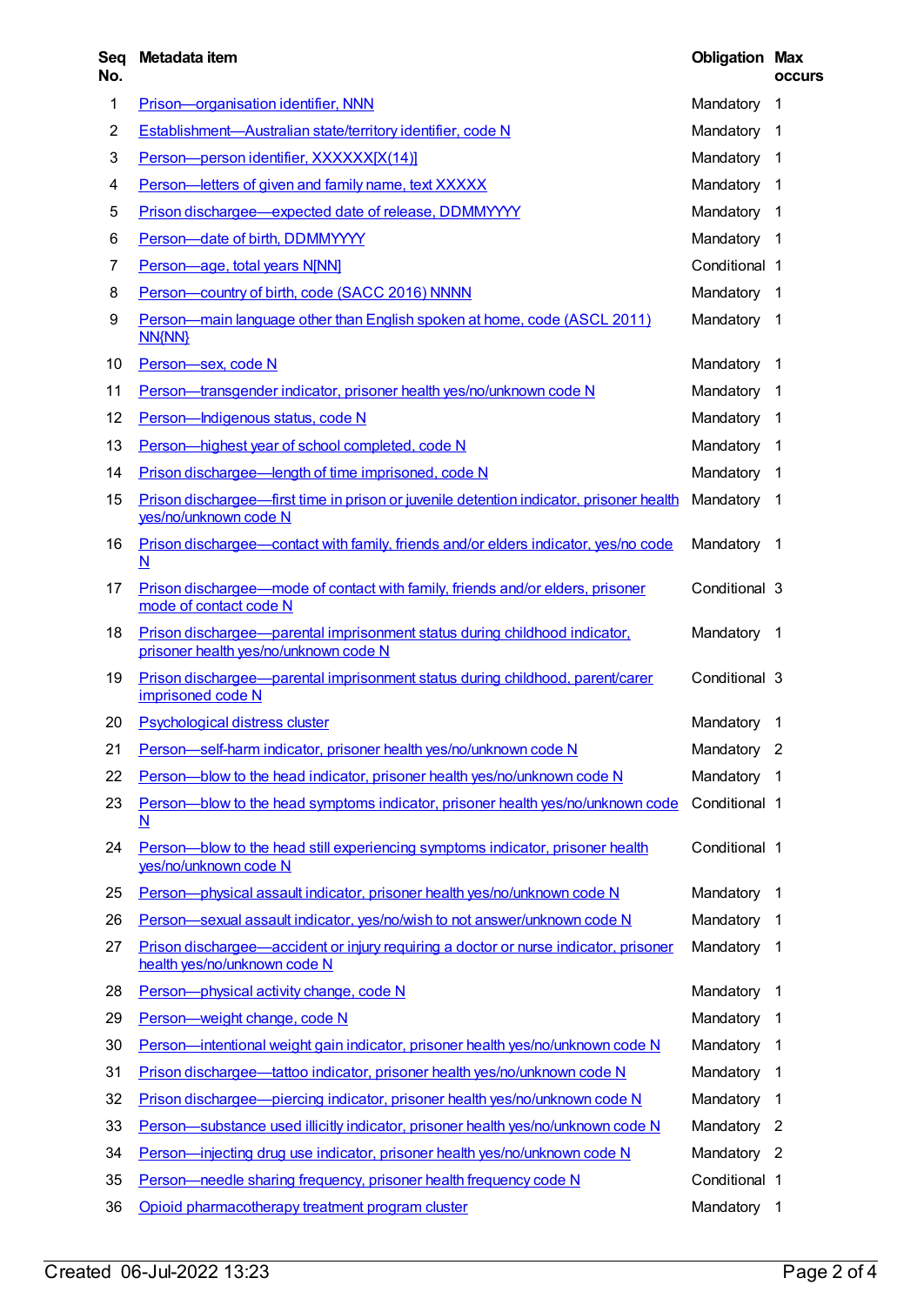| 37 | Prison dischargee–needle and syringe exchange program access prior to<br>imprisonment indicator, prisoner health yes/no/unknown code N | Mandatory      | $\overline{1}$ |
|----|----------------------------------------------------------------------------------------------------------------------------------------|----------------|----------------|
| 38 | Prison dischargee smoking status cluster                                                                                               | Mandatory      | -1             |
| 39 | AUDIT-C score of risky alcohol consumption cluster (dischargee)                                                                        | Mandatory      | $\overline{1}$ |
| 40 | Prison dischargee—alcohol consumption in prison indicator, prisoner health<br>yes/no/unknown code N                                    | Mandatory      | $\mathbf 1$    |
| 41 | Prison dischargee—alcohol treatment program participation indicator, prisoner<br>health yes/no/unknown code N                          | Mandatory      | 1              |
| 42 | Prison dischargee—prison health assessment indicator, prisoner health<br>yes/no/unknown code N                                         | Mandatory 1    |                |
| 43 | Person-referral or appointment for further care indicator, prisoner health<br>yes/no/unknown code N                                    | Conditional 1  |                |
| 44 | Person—ease of access to nurses indicator, prisoner health yes/no/unknown code N                                                       | Mandatory      | $\mathbf 1$    |
| 45 | Prison dischargee—prison clinic visit indicator, prisoner health yes/no/unknown code Mandatory<br>$\underline{\mathsf{N}}$             |                | - 1            |
| 46 | Prison dischargee—reason for non-utilisation of prison clinic, code N                                                                  | Conditional 4  |                |
| 47 | Person-ease of access to medical practitioners indicator, prisoner health<br>yes/no/unknown code N                                     | Mandatory      | -1             |
| 48 | Prison dischargee—reason for non-utilisation of prison clinic, text X[X(99)]                                                           | Conditional 1  |                |
| 49 | Health service event—type of service provider consulted, occupation code (ANZSCO Conditional 12<br>2013 Version 1.2) N[NNN]{NN}        |                |                |
| 50 | Prison dischargee—satisfaction with information from prison clinic, code N                                                             | Conditional 1  |                |
| 51 | Prison dischargee—understanding of answers to questions at prison clinic, code N                                                       | Conditional 1  |                |
| 52 | Prison dischargee-involvement in treatment decision, code N                                                                            | Conditional 1  |                |
| 53 | Prison dischargee—enough time at prison clinic, always/most of the<br>time/sometimes/rarely/never/unknown code N                       | Conditional 1  |                |
| 54 | Prison dischargee—rating of quality of health care received at prison clinic, code N                                                   | Conditional 1  |                |
| 55 | Prison dischargee—most recent prison clinic visit, code N                                                                              | Conditional 1  |                |
| 56 | Health service event-prison health clinic services provided, code N                                                                    | Conditional 3  |                |
| 57 | Prison dischargee—appointment outside of prison indicator, prisoner health<br>yes/no/unknown code N                                    | Mandatory      | $\overline{1}$ |
| 58 | Prison dischargee—admission to hospital indicator, prisoner health yes/no/unknown<br>code N                                            | Mandatory 1    |                |
| 59 | Prison dischargee-type of hospital admitted to, hospital type code N                                                                   | Conditional 2  |                |
| 60 | Prison dischargee—planned hospital admission indicator, type of hospital admission Conditional 2<br>code N                             |                |                |
| 61 | Prison dischargee—emergency department visit indicator, prisoner health<br>yes/no/unknown code N                                       | Mandatory      | -1             |
| 62 | Prison dischargee—type of health condition diagnosed prior to imprisonment, health<br>condition code NN                                | Conditional 18 |                |
| 63 | Prison dischargee—type of health condition diagnosed during imprisonment, health<br>condition code NN                                  | Conditional 18 |                |
| 64 | Prison dischargee—type of health condition medication prescribed during<br>imprisonment, health condition code NN                      | Conditional 18 |                |
| 65 | Prison dischargee—continuing care plan after release for health condition, code NN                                                     | Conditional 18 |                |
| 66 | Prison dischargee-communicable disease test, code N                                                                                    | Conditional 5  |                |
| 67 | Prison dischargee—type of vaccine administered, vaccination type code N                                                                | Conditional 6  |                |
| 68 | <b>Education qualification cluster</b>                                                                                                 | Mandatory      | 1              |
| 69 | Prison dischargee—physical health change since imprisonment indicator, prisoner<br>health yes/no/unknown code N                        | Mandatory 1    |                |